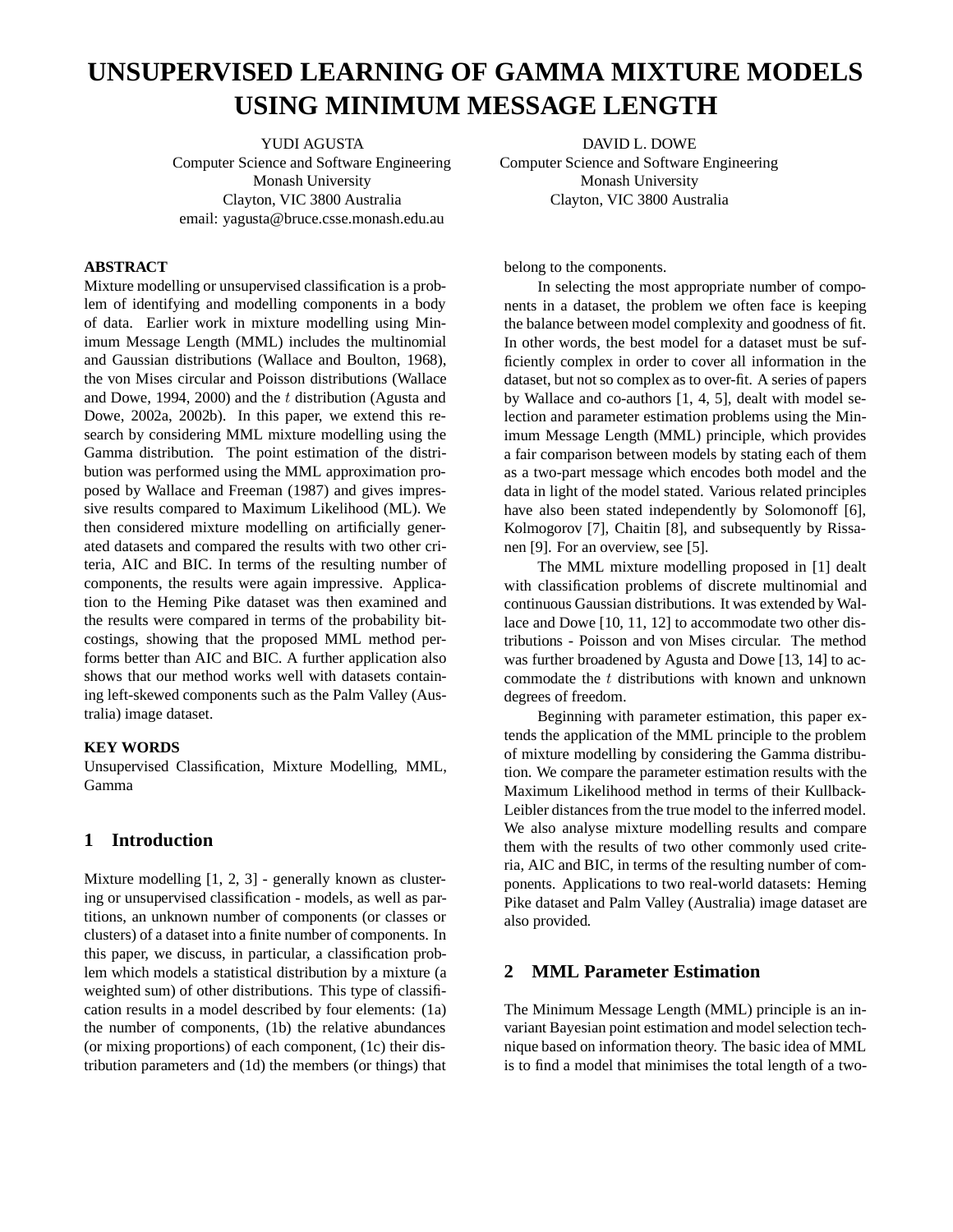part message encoding the model, and the data in light of that model [1, 4, 5].

Letting  $D$  be the data and  $H$  be a model with prior probability  $P(H)$ , using Bayes's theorem, the point estimation and model selection problems can be regarded simultaneously as a problem of maximising the posterior probability  $P(H) \cdot P(D|H)/P(D)$ . From the informationtheoretic point of view, where an event with probability  $p$ is encoded by a message of length  $l = -\log_2 p$  bits, the problem is then equivalent to minimising

$$
Message = -\log_2(P(H)) - \log_2(P(D|H)) \quad (1)
$$

where the first term is the message length of the model and the second term is the message length of the data in light of the model.

In applying the MML principle to the mixture problem of Gamma distributions, we need firstly to perform parameter estimation of the Gamma distribution. The parameter estimation used here utilises the MML approximation proposed by Wallace and Freeman [4].

Given the data x and parameters  $\theta$ , let  $h(\theta)$  be the prior probability distribution on  $\theta$ ,  $f(x|\theta)$  the likelihood,  $L = -\log f(x|\theta)$  the negative log-likelihood and

$$
F(\vec{\theta}) = \det \left\{ E \left( \frac{\partial^2 L}{\partial \vec{\theta} \partial \vec{\theta}'} \right) \right\},\tag{2}
$$

the Fisher information - that is the determinant of the matrix of expected second derivatives of the negative loglikelihood. Based on (1), and by expanding the negative log-likelihood, L, as far as the second term of the Taylor series about the parameter  $\theta$ , the message length is then calculated by [4, 12]:

$$
\text{Message} = -\log\left(\frac{h(\vec{\theta})}{\sqrt{\kappa_D^D F(\vec{\theta})}}\right) + L + \frac{D}{2}
$$
\n
$$
= -\log\left(\frac{h(\vec{\theta}) f(x|\vec{\theta})}{\sqrt{F(\vec{\theta})}}\right) + \frac{D}{2} (1 + \log \kappa_D) \quad (3)
$$

where D is the dimension of the parameter space and  $\kappa_D$ is a D-dimensional lattice constant with  $\kappa_1 = 1/12$  and  $\kappa_D \leq 1/12$  [4]. The MML estimate of  $\vec{\theta}$  can be obtained by minimising (3).

Considering that the Gamma distribution is continuous, a finite coding for the message can be obtained by acknowledging that all recorded continuous data and measurements must be stated to a finite precision, which is, in practice, made only to some precision,  $\epsilon$ . In this way, a constant of  $N\log(1/\epsilon)$  is added to the message length expression above, where  $N$  is the number of data [12, p74] [13, Sec. 2] [10, p38].

## **2.1 Multi-state Distribution**

For a multi-state distribution with  $M$  states (and sample size,  $N$ ), the likelihood of the distribution is given by:

$$
f(n_1, n_2, \cdots, n_M | p_1, p_2, \cdots, p_M) = p_1^{n_1} p_2^{n_2} \cdots p_M^{n_M}
$$

where  $p_1 + p_2 + \cdots + p_M = 1$ , for all  $m: p_m \ge 0$  and  $n_1 + n_2 + \cdots + n_M = N.$ 

Using (2), it follows that:

$$
F(p_1, p_2, \cdots, p_M) = N^{(M-1)}/p_1 p_2 \cdots p_M.
$$

The derivation of this equation is also shown elsewhere for  $M = 2$  [12, p75].

Assuming a uniform prior of  $h(\vec{p}) = (M - 1)!$  over the  $(M - 1)$ -dimensional region of hyper-volume  $1/(M -$ 1)!, and minimising (3), the MML estimate  $\hat{p}_m$  is [10, 11, 12, 13, 14, 15]:

$$
\hat{p}_m = (n_m + 1/2)/(N + M/2)
$$
 (4)

Substituting (4) into (3) provides the total two-part message length [1, p187 (4)] [1, p194 (28)] [12, p75]:

$$
-\log(M-1)! + ((M-1)/2)(\log(N\kappa_{M-1}) + 1)
$$

$$
-\sum_{m=1}^{M} (n_m + 1/2) \log \hat{p}_m
$$
(5)

#### **2.2 Gamma Distribution**

The Gamma distribution has a likelihood function:

$$
f(x|\beta,\gamma) = \frac{\left(\frac{x}{\beta}\right)^{\gamma-1} e^{-\frac{x}{\beta}}}{\beta \Gamma(\gamma)} \quad x \ge 0; \gamma, \beta > 0
$$

where  $\beta$  is the scale parameter,  $\gamma$  is the shape parameter and  $\Gamma(x)$  is the Gamma function, given by:

$$
\Gamma(x) = \int_0^\infty t^{x-1} e^{-t} dt
$$

where we let here that  $\psi(x) = d\Gamma(x)/dx$  and  $\psi^{(1)}(x) =$  $d^2\Gamma(x)/dx^2$ . For any positive integer,  $x, \Gamma(x) = (x - 1)!$ . For large  $x$ , the direct calculation from the Gamma function definition above results in a very large value which can not be calculated precisely. Instead, Stirling's asymptotic representation of the Gamma function can be used to approximate the function:

$$
\Gamma(x) \approx e^{-x} x^{x - \frac{1}{2}} \sqrt{2\pi} (1 + \frac{1}{12x} + \frac{1}{288x^2} + O(|x|^{-3}))
$$

In estimating the second parameter,  $\gamma$ , we consider two separate cases: firstly,  $\gamma$  as a known parameter and secondly,  $\gamma$  as an unknown continuous parameter. Using (2), the Fisher information for the first case,  $F(\beta)$ , is:

$$
F(\beta) = \frac{N\gamma}{\beta^2}
$$

and for the second case,  $F(\beta, \gamma)$ , is:

$$
F(\beta,\gamma)=\frac{N^2}{\beta^2}\big(\gamma\psi^{(1)}(\gamma)-1\big)
$$

 $(p_M) = p_1^{n_1} p_2^{n_2} \cdots p_M^{n_M}$  [ $e^{-8}, e^{8}$ ] for both cases and a  $2/\pi(1+\gamma^2)$  prior on  $\gamma$  over Here, we assume a  $1/\beta$  prior on  $\beta$  over the range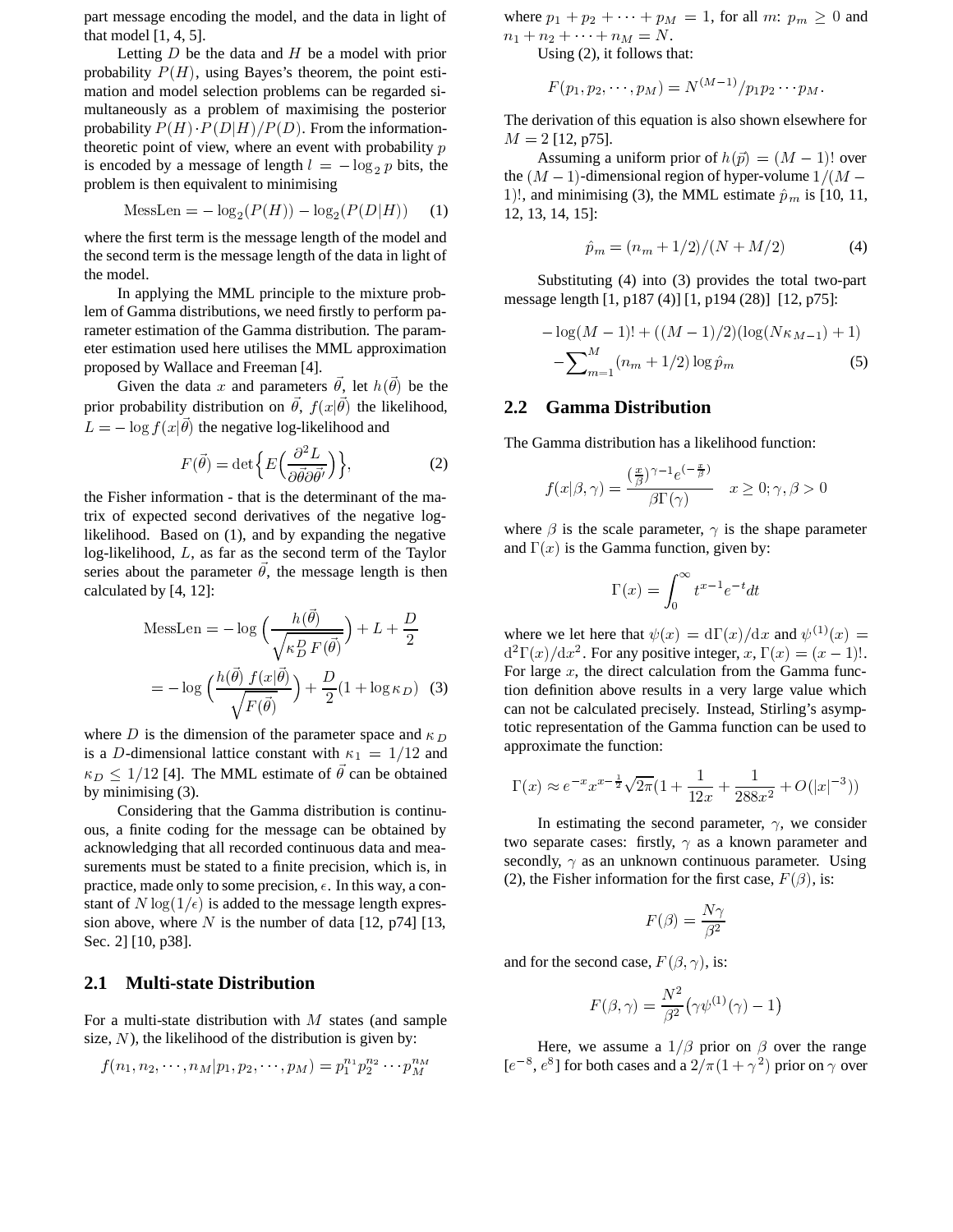| $\beta$ =1.0 & $\gamma$ =         |            | 1.0              | 3.0              | 10.0             | 50.0             | 100.0            | 200.0            |
|-----------------------------------|------------|------------------|------------------|------------------|------------------|------------------|------------------|
| $N=10$                            | ML         | $0.153 \pm 0.23$ | $0.220 \pm 0.36$ | $0.227 \pm 0.59$ | $0.182 + 0.22$   | $0.179 \pm 0.27$ | $0.113 + 0.11$   |
|                                   | <b>MML</b> | $0.112 \pm 0.16$ | $0.137 \pm 0.21$ | $0.140 \pm 0.36$ | $0.125 \pm 0.11$ | $0.118 \pm 0.14$ | $0.099 \pm 0.09$ |
| $N = 100$                         | ML         | $0.011 \pm 0.01$ | $0.012 \pm 0.01$ | $0.010 \pm 0.01$ | $0.011 \pm 0.01$ | $0.011 \pm 0.01$ | $0.013 + 0.02$   |
|                                   | <b>MML</b> | $0.011 \pm 0.01$ | $0.011 \pm 0.01$ | $0.010 \pm 0.01$ | $0.011 \pm 0.01$ | $0.010 \pm 0.01$ | $0.012 \pm 0.02$ |
| $\sqrt{\beta} = 5.0$ & $\gamma =$ |            | 1.0              | 3.0              | 10.0             | 25.0             | 100.0            | 200.0            |
| $N=10$                            | ML         | $0.196 \pm 0.30$ | $0.138 + 0.19$   | $0.148 + 0.17$   | $0.193 + 0.36$   | $0.149 \pm 0.21$ | $0.115 \pm 0.12$ |
|                                   | <b>MML</b> | $0.141 \pm 0.19$ | $0.097 \pm 0.11$ | $0.100 \pm 0.10$ | $0.138 \pm 0.25$ | $0.103 \pm 0.11$ | $0.096 \pm 0.09$ |
| $N = 100$                         | ML         | $0.010 \pm 0.01$ | $0.011 + 0.01$   | $0.010 \pm 0.01$ | $0.013 + 0.01$   | $0.011 \pm 0.01$ | $0.010 + 0.01$   |
|                                   | <b>MML</b> | $0.010 \pm 0.01$ | $0.010 \pm 0.01$ | $0.010 + 0.01$   | $0.012 \pm 0.01$ | $0.010 \pm 0.01$ | $0.010 \pm 0.01$ |

Table 1. Kullback-Leibler distances of the ML and MML estimations of 100 datasets for Gamma distributions with  $\beta =$  $\{1.0, 5.0\}$  and  $\gamma = \{1.0, 3.0, 10.0, 50.0, 100.0, 200.0\}$  (with  $\pm$  standard errors).

the range  $(0, \infty]$  for the second case. Minimising (3), the first MML estimate,  $\beta_{\text{MML}}$ , gives:

$$
\hat{\beta}_{\text{MML}} = \sum_{i=1}^{N} \frac{x_i}{N\gamma} \tag{6}
$$

for both cases. Since there is no sufficient statistic, the second MML estimate,  $\hat{\gamma}_{\text{MML}}$ , is estimated by setting  $\partial$ MessLen/ $\partial \gamma = 0$  and performing a binary search over the parameter space. The search process is terminated when a certain precision of estimation is obtained.

# **2.3 Point Estimation of One Univariate Gamma Model**

In this subsection, we compare the MML parameter estimations of one-component univariate Gamma models to the results obtained using the Maximum Likelihood (ML) method in terms of their Kullback-Leibler (KL) distances.

The Kullback-Leibler distance between two continuous models  $P(X)$  and  $Q(X)$  is calculated by:

$$
D(P||Q) = \int_{-\infty}^{\infty} P(x) \log \frac{P(x)}{Q(x)} dx
$$

where, in this calculation,  $P(X)$  is regarded as the true model and  $Q(X)$  is the inferred model.

The experiment datasets for Table 1 were generated repeatedly (100 times) from Gamma distributions with  $\beta =$  $\{1.0, 5.0\}, \gamma = \{1.0, 3.0, 10.0, 50.0, 100.0, 200.0\}$  and the number of data,  $N = \{10, 100\}$ . Both methods infer the two estimates as unknown continuous parameters. As shown in Table 1, the MML estimations *always* resulted in estimates closer to the true model, with smaller Kullback-Leibler distances for *all* values of  $\beta$ ,  $\gamma$  and N. The MML also performed a more robust estimation, with smaller or equal standard errors of the resulting Kullback-Leibler distances. This case of MML outclassing ML is reminiscent of the von Mises circular distribution [16] as well as the  $t$ distribution [13, 14].

#### **3 MML Mixture Modelling**

In order to apply MML to a mixture modelling problem, a two-part message conveying the mixture model needs to be constructed. Recall that from Section 2, the model for the mixture comprises several concatenated message fragments, stating in turn:

- **1a.** The number of components: Assuming that all numbers are considered as equally likely up to some constant, (say, 100), this part can be encoded using a uniform distribution over the range.
- **1b.** The relative abundances (or mixing proportions) of each component: Considering the relative abundances of an  $M$ -component mixture, this is the same as the condition for an  $M$ -state multinomial distribution. The parameter estimation and the message length calculation of the multi-state distribution have been elaborated upon in subsection 2.1.
- **1c.** For each component, the distribution parameters of its attributes: In this case, the component attribute is inferred as a Gamma distribution as elaborated in subsection 2.2.
- **1d.** For each thing, the component to which the thing is estimated to belong.

For the item (1d), instead of the total assignment as proposed in [1], the partial assignment is utilised [17, 10, 11, 12, 13, 14]. In the partial assignment, the data are assigned partially to each component with a certain probability which costs  $-\log(P(x))$ , where  $P(x)$  is the total probability of any component generating datum  $x$ . For further discussion, see [17, Sec. 3] [12, pp77-78][13, Sec. 5].

Once the first part of the message is stated, the second part of the message will encode the data in light of the model stated in the first part of the message. Since the objective of the MML principle is to find the model that minimises the message length, we do not need to actually encode the message. In other words, we only need to calculate the length of the message and find the model that gives the shortest/minimum message length.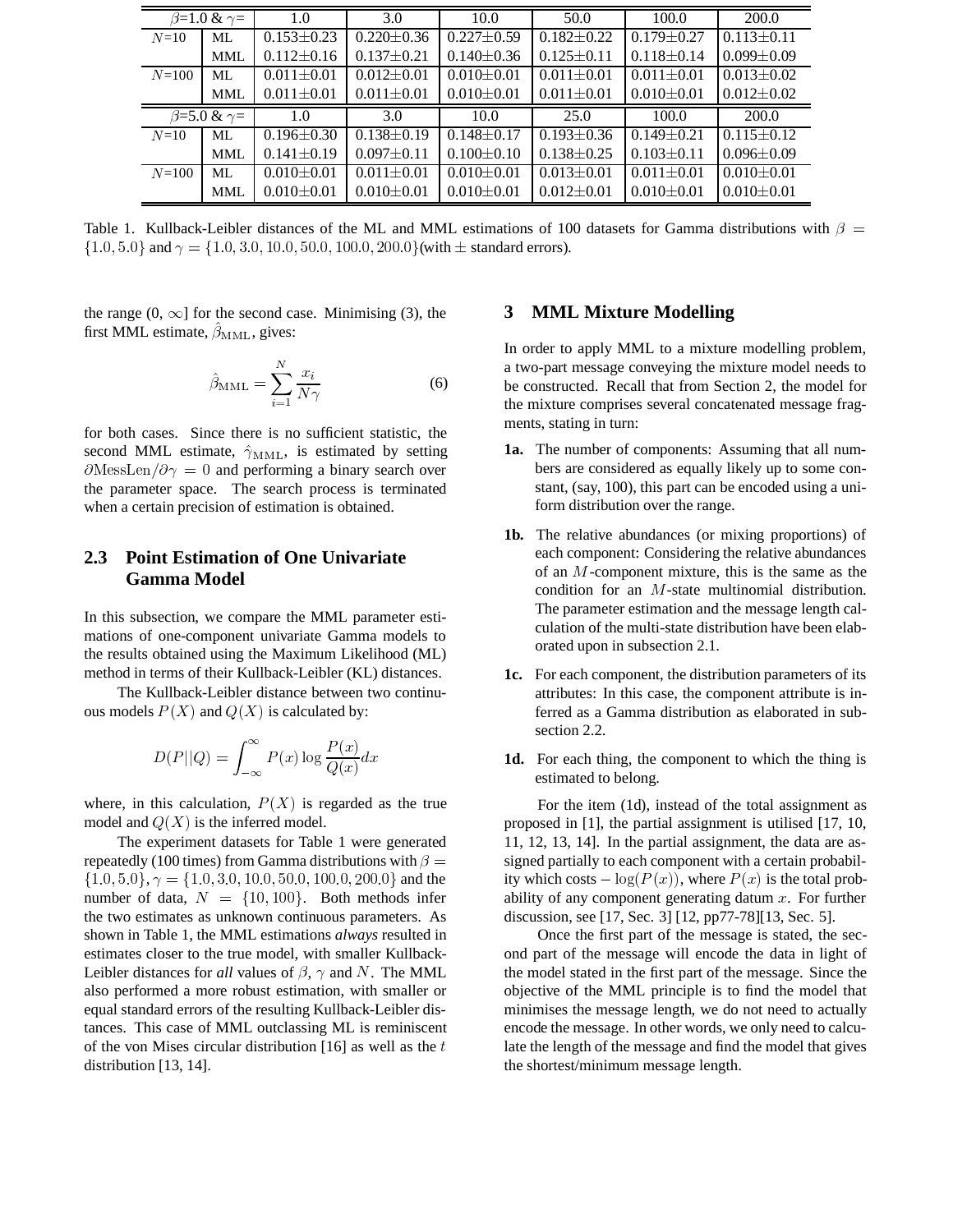## **4 Alternative Model Selection Criteria - AIC and BIC**

For comparison, two criteria are considered here. These are the *Akaike Information Criterion* (AIC) and the *Bayesian Information Criterion* (BIC).

AIC was first developed by Akaike [18] in order to identify the model of a dataset and is given by:

$$
AIC = -2L + 2N_p
$$

where  $L$  is the logarithm of the likelihood at the maximum likelihood solution for the investigated mixture model and  $N_p$  is the number of parameters estimated. Drawing on the work by Sclove [19], for the Gamma mixture model,  $N_p$  is set equal to  $k-1+kn$  when  $\gamma$  is known and  $k-\frac{1}{2}$  $1 + 2kn$  when  $\gamma$  is unknown, where k is the number of components and  $n$  is the number of variables in the dataset. Despite some drawbacks of this criterion in selecting the number of components for a mixture modelling problem, it is still often used to assess the order of a mixture model [3]. The model which results in the smallest AIC is the model selected for the dataset.

The second criterion, BIC, was first introduced by Schwarz [20] and is given by:

$$
BIC = -2L + N_p \log N
$$

where  $L$  is the logarithm of the likelihood at the maximum likelihood solution for the investigated mixture model,  $N_p$ is the number of parameters estimated and  $N$  is the number of data. Based on the discussion by Fraley and Raftery [21], for the Gamma mixture model,  $N_p$  is set equal to  $nk$  when  $\gamma$  is known and  $2kn$  when  $\gamma$  is unknown, where k is the number of components and  $n$  is the number of variables in the dataset. (This model selection criterion is formally, not conceptually, the same asthe Minimum Description Length (MDL) criterion proposed by Rissanen [9].) The model which results in the smallest BIC is selected as the best model for the dataset.

#### **5 Experiments**

We applied the proposed method to some artificial datasets and compared the results with two other criteria: AIC and BIC. Applications to the Heming Pike dataset and the Palm Valley (Australia) image dataset are also considered.

#### **5.1 Artificial Datasets**

In this experiment, we generated two artificial univariate three-component mixture datasets with  $\beta_1 = 10, \{\beta_2, \ldots, \beta_n\}$  $\{\beta_3\} = \{\{25, 40\}, \{27, 44\}, \{29, 48\}, \{31, 52\}, \{33, 56\},\}$  $\{35,60\}$  and  $\gamma_1 = \gamma_2 = \gamma_3 = 5$  for the first dataset, and  $\gamma_1 = 5$ ,  $\{\gamma_2, \gamma_3\} = \{\{16, 27\}, \{18, 31\}, \{20, 35\},\}$  $\{39\}, \{24, 43\}, \{26, 47\} \}$  and  $\beta_1 = \beta_2 = \beta_3 = 5$  ble for the second. The mixing proportions of the three components in both datasets were 1:1:1, out of 300 samples.

The two datasets were modelled with the parameter  $\gamma$ , set as a known parameter and unknown continuous parameter, respectively. The measurement accuracy,  $\epsilon$ , is set equal to 0.01 for both cases. We repeated each modelling 20 times.

Comparison of the MML modelling results with those obtained using AIC and BIC can be seen in Figure 1 for the first case, and Figure 2 for the second case. As shown in both graphs, MML performed better, in most cases, than AIC and BIC. AIC performed badly as none of the datasets were correctly modelled.



Figure 1. Comparison of MML, AIC and BIC, when modelling the first artificial dataset.



Figure 2. Comparison of MML, AIC and BIC, when modelling the second artificial dataset.

#### **5.2 Heming Pike**

The Heming Pike dataset consists of 523 data, measuring the length of northern pikes (*Esox lucius*). This was sampled from Heming Lake, Manitoba, Canada in 1965, and was reported earlier in [22, 23]. The data comprises five different age-groups of pikes. In [23], the dataset was mod-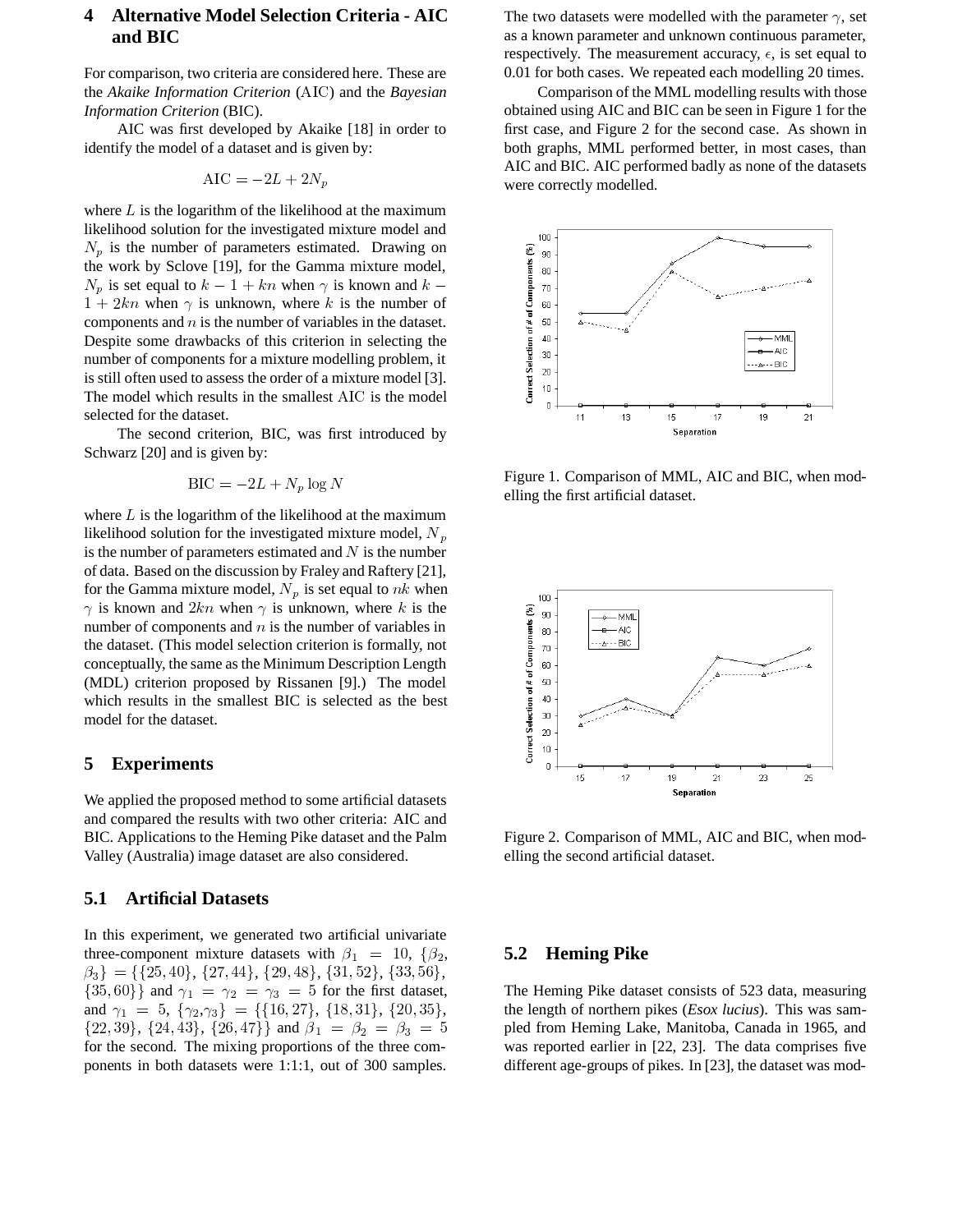elled by setting the second parameter,  $\gamma$ , as a known parameter with  $\gamma = 101.415$  (or  $\gamma^{-\frac{1}{2}} = 0.0993$ ). In this modelling, the same setting was applied. The measurement accuracy,  $\epsilon$ , for the modelling is set equal to 1.0.

Comparison between the modelling criteria is performed by dividing the original dataset into training and test datasets with proportions of 471:52. We first find the model for the training dataset and then fit the dataset to the selected model. The latter is performed by measuring the probability bit-costing,  $-\log(P(x))$ , of each datum x in the test dataset (see [15] and the references therein). This process is repeated 10 times. The resulting averages of the probability bit-costings for the three criteria, MML, AIC and BIC, are 184.27, 188.34, and 184.50 nits (1 nit =  $log_2 e$ bits), respectively. These results show that MML performs better than both AIC and BIC with a smaller average of probability bit-costings.



Figure 3. Mixture model of the Heming Pike dataset.

We further analysed the original dataset using MML, AIC and BIC. The modelling results using MML and the histogram of the dataset are presented in Figure 3. Using the proposed method, the Heming Pike dataset was grouped into five components with three components strongly overlapping in the middle. This result is the same as that reported in [23] and is also the same as the true groupings. We further compared the modelling results with those performed using AIC and BIC. BIC modelled the original dataset into five-component mixture model which was the same as our MML results with a slight different structure, whereas AIC grouped the data into three-component mixture model.

#### **5.3 Palm Valley, Australia**

The Palm Valley (Australia) image is a cropped and greyscaled image from a colour image displayed on Visible Earth, NASA web page with VE record  $ID = 5687$ . The original was acquired by the Spaceborne Imaging Radar-C/X-band Synthetic Aperture Radar (SIR-C/X-SAR) onboard the space shuttle Endeavour on April 13, 1994. The



Figure 4. Mixture model of the Palm Valley (Australia) image dataset.

image consists of 66,482 colour data. We modelled the dataset with the second parameter,  $\gamma$ , which was assumed to be unknown and continuous. The measurement accuracy,  $\epsilon$ , is set equal to 1.0.

The modelling results as well as the Palm Valley image can be seen in Figure 4, with the dataset being grouped into three components. The first component has a small  $\gamma$  < 1.0, so that it is skewed strongly to the left. The second and the third components have  $\gamma > 1.0$  and are almost normally distributed with a slight skew to the left. These results suggest that the proposed method can also be used to analyse image datasets with left-skewed components.

#### **6 Conclusion**

In conclusion, we draw the reader's attention to the following results from Subsection 2.3 and Section 5:

- 1. MML parameter estimation for one Gamma distribution shows a better performance than Maximum Likelihood (ML) for all values of  $\beta$ ,  $\gamma$  and N. Smaller standard errors of the estimations further show that the method robustly performs parameter estimation (see Section 2.3).
- 2. In most cases, our MML scheme performed better than BIC when modelling the artificial datasets. AIC performed badly for all experiments (see Section 5.1).
- 3. The proposed MML also performed better than AIC and BIC, as shown in the analysis of the probability bit-costings for the Heming Pike dataset (see Section 5.2). The method can also be applied to the modelling of datasets with left-skewed components such as image dataset shown in Section 5.3.

#### **References**

- [1] C. S. Wallace and D. M. Boulton, An information measure for classification, *Computer Journal*, 11(2), 1968, 185-194.
- [2] L. A. Hunt and M. A. Jorgensen, Mixture model clustering using the Multimix program, *Australian and*